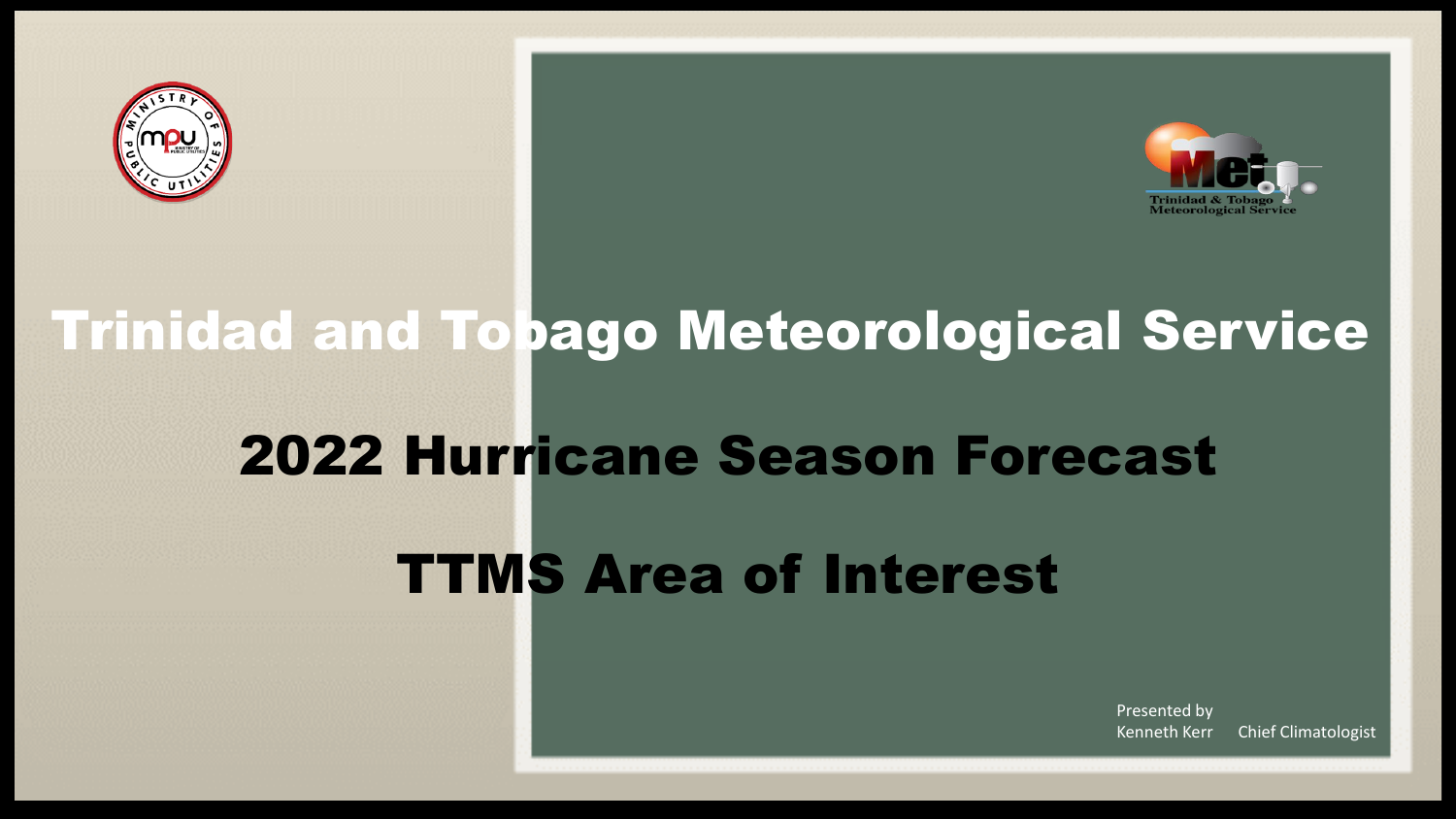

### North Atlantic Hurricane Basin

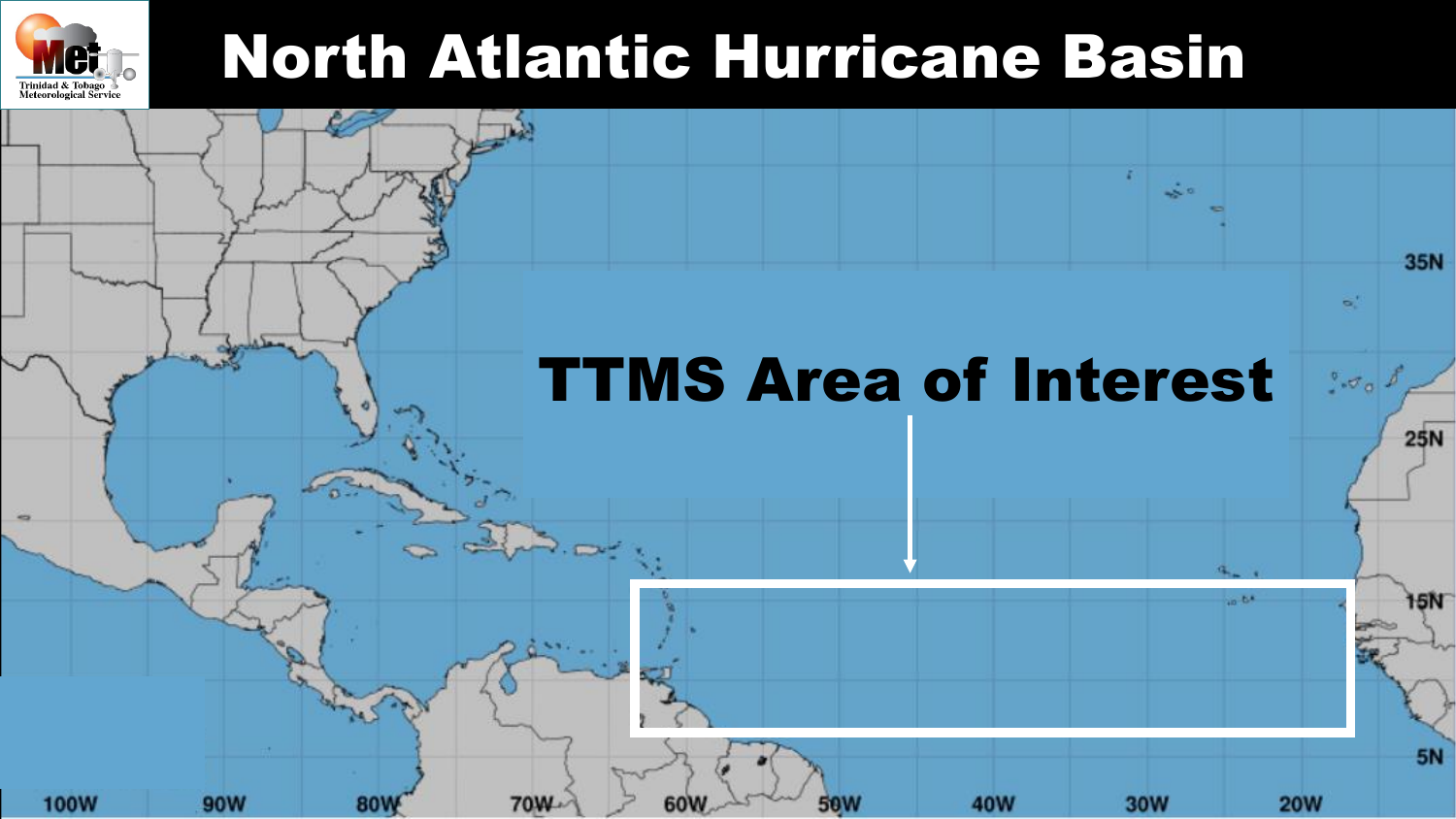

### North Atlantic Hurricane Basin

**70W** 

80V

60W



1991-2020

#### 4 Named Storms

#### 1 Hurricane

50W

On average only 4 named storms form in the area of interest for Trinidad and Tobago, annually, with one usually becoming a hurricane while in the area.

40W

**35N** 

**25N** 

15N

**5N** 

 $\sigma_{\alpha}$ .

 $6 - 6 +$ 

**20W** 

**30W** 

12:53 pm EST Fri Apr 16 2021 **100W** 90W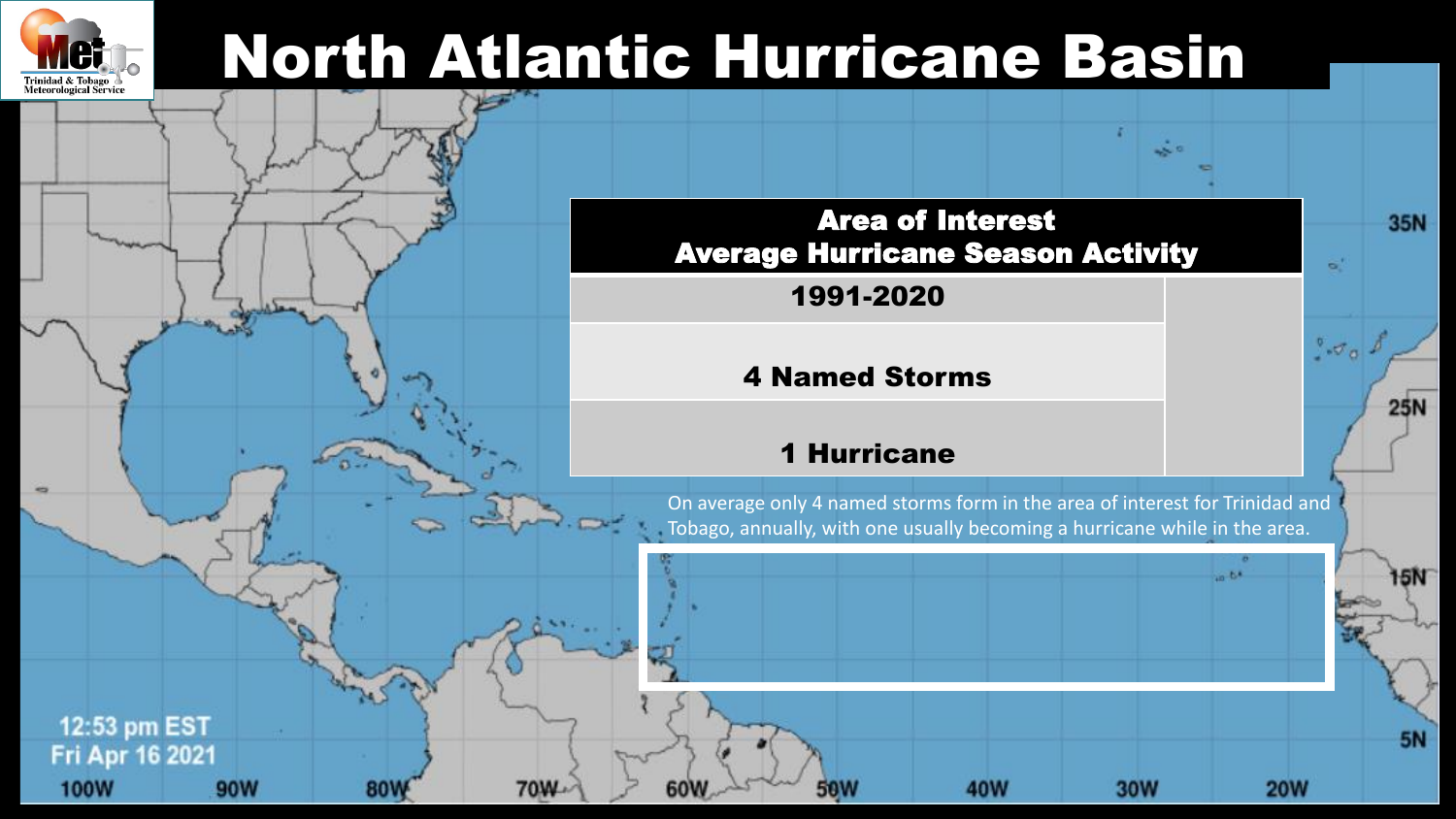

### 2022 Hurricane Season Forecast Area of Interest to T&T

For 2022, there is a 47% chance for near-average number of tropical storms to form in the area of interest for Trinidad and Tobago and the eastern Caribbean.

Although near-average tropical storm activity is likely, there is still a 40% chance for greater than average number of tropical storms to form in the area, with only a very small (13%) chance for below-average activity.

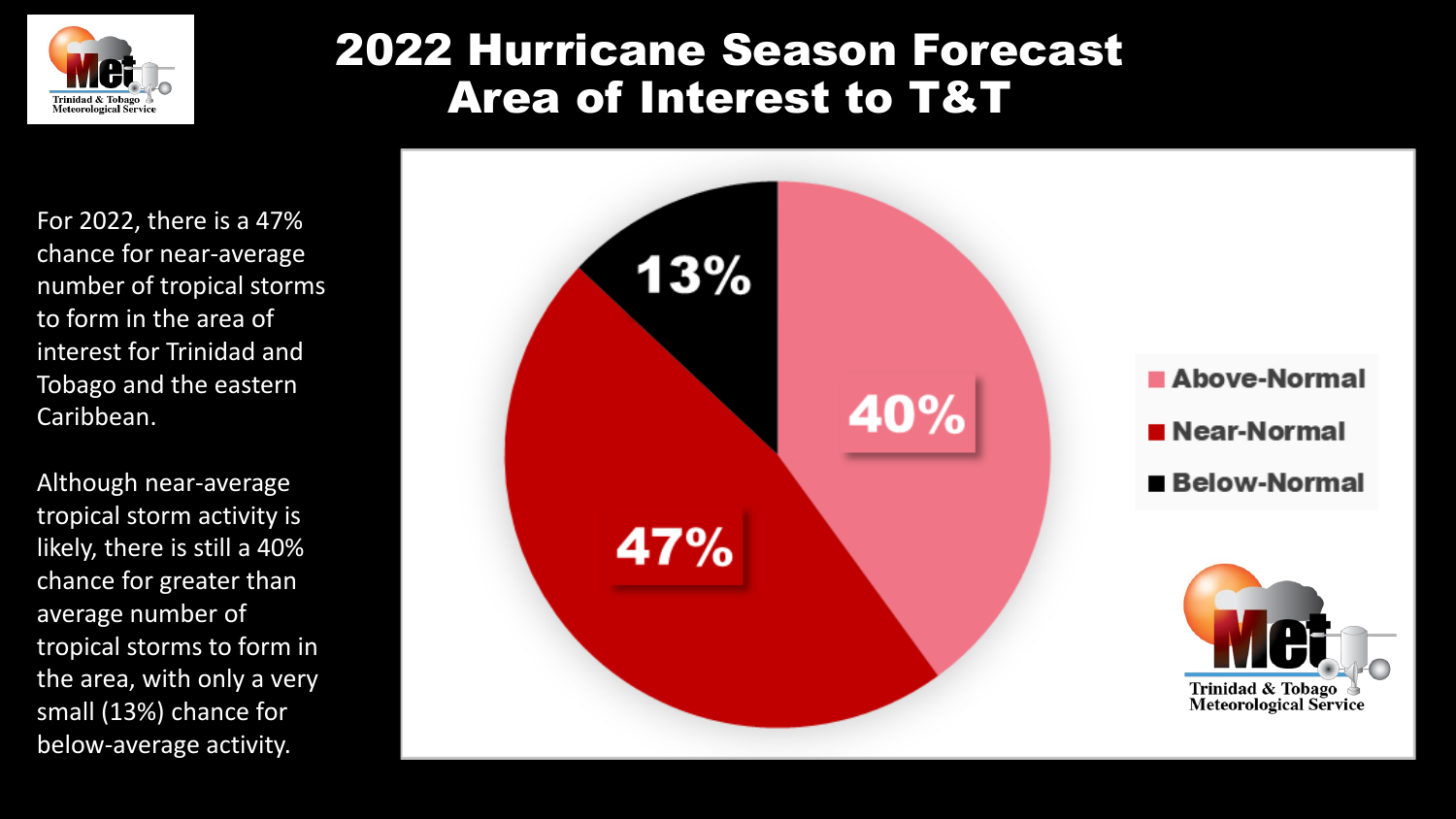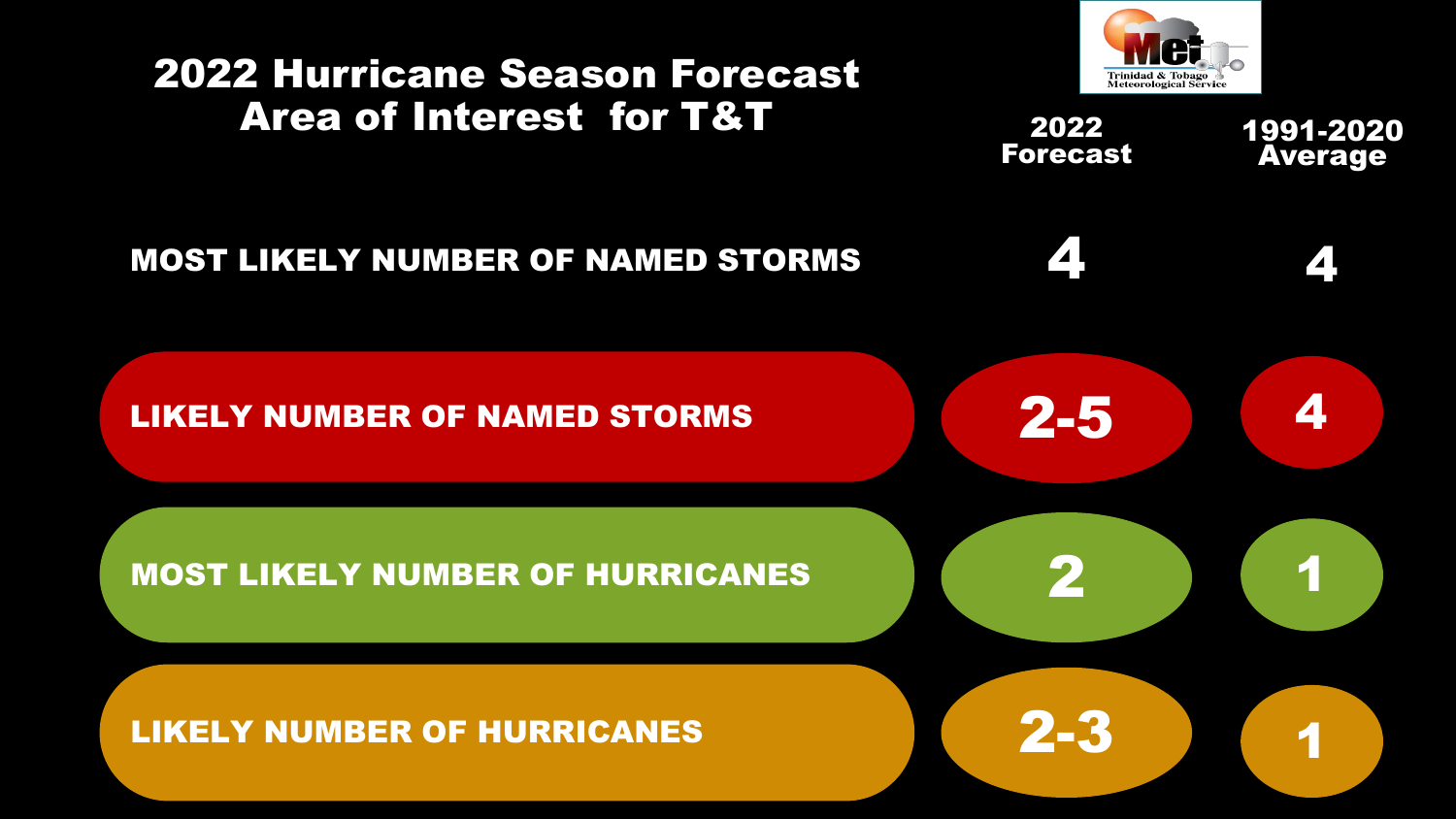

## Key Points

 $\Box$  The region faces another active hurricane season in the area of interest.

 $\Box$  Heightened tropical storm activity is more likely during the peak of the season from August to October, but most likely in August and September.

 Any tropical cyclone forming in Area of Interest has the potential to threaten Trinidad and Tobago, and the rest of the eastern Caribbean.

 A season only needs one tropical storm or hurricane to cause devastation in Trinidad and Tobago, for it to be an active season. Citizens should increase preparation.